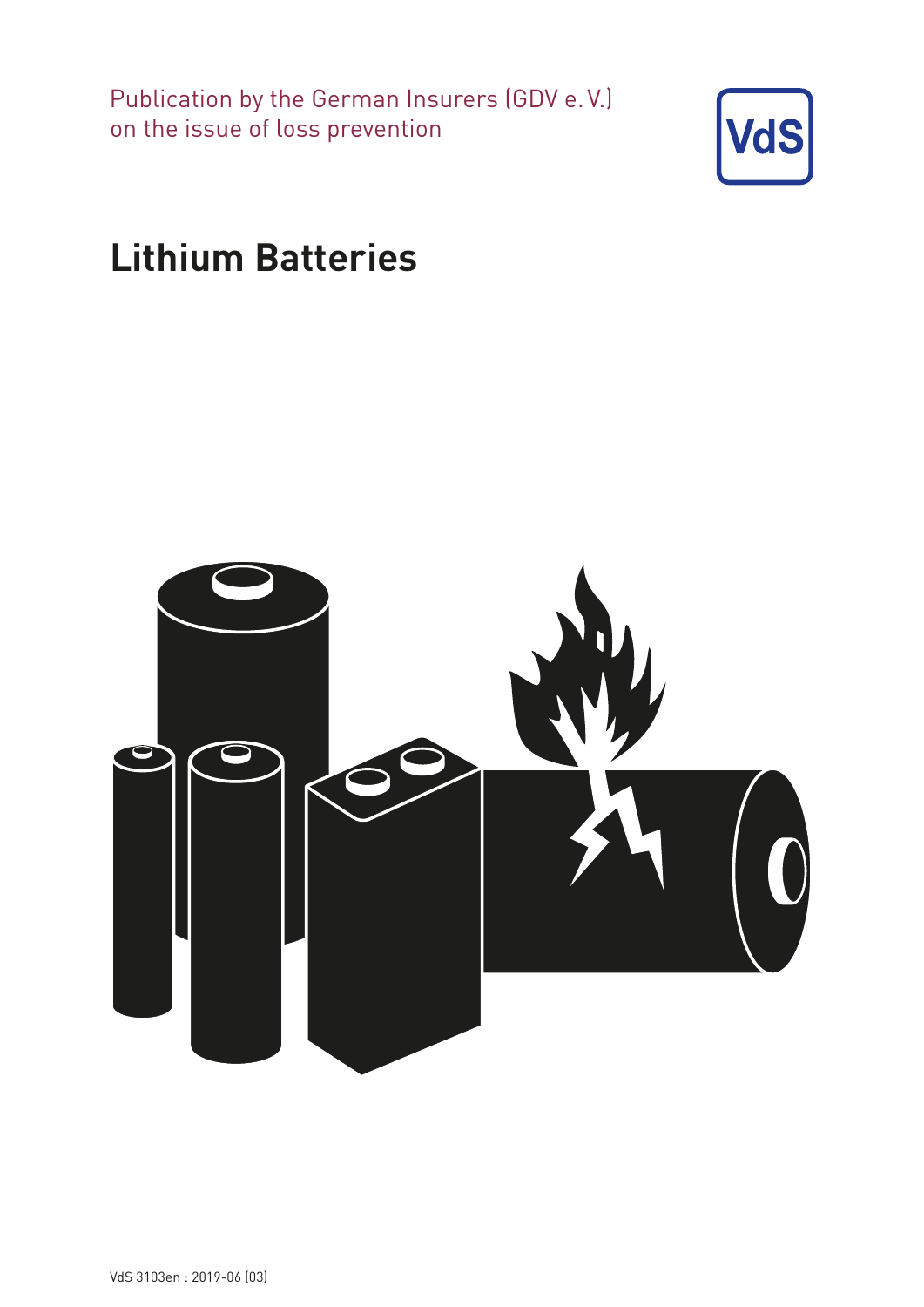# Summary

To date, we have not got any regulations under public law regarding the storage and provision of lithium batteries.

The present publication informs on how to prevent damage when making lithium batteries available in production and storage areas. Here, we classify the batteries into three categories depending on their lithium content, weight, and power.

You will find the main findings from fire tests regarding storage and provision.

This document does not apply to the collection of used batteries or the recycling of batteries.

**Change compared to issue VdS 3103 : 2016-05 (02)** [editorial]: The symbols for the labelling of packaging with lithium batteries have been updated.

The present publication has no binding force. In particular cases, the insurers may accept other precautions, or installers, or maintenance services under conditions at their discretion, which do not correspond to these technical specifications or guidelines.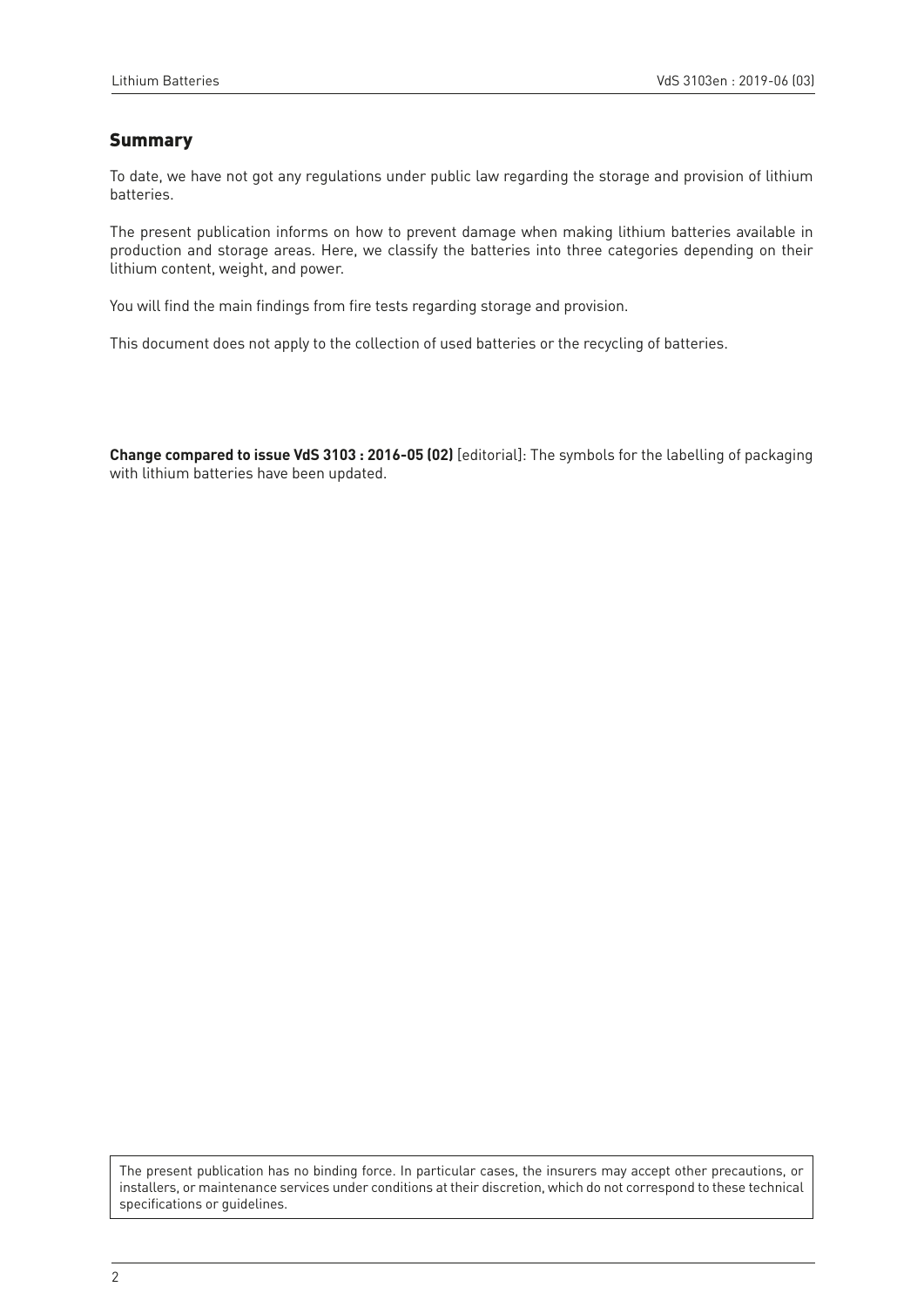# **Lithium Batteries**

# **Content**

| $2^{\circ}$    |  |  |
|----------------|--|--|
| 3 <sup>1</sup> |  |  |
| $\overline{4}$ |  |  |
| 5 <sup>1</sup> |  |  |
| 5.1            |  |  |
| 5.2            |  |  |
| 5.3            |  |  |
| $\overline{6}$ |  |  |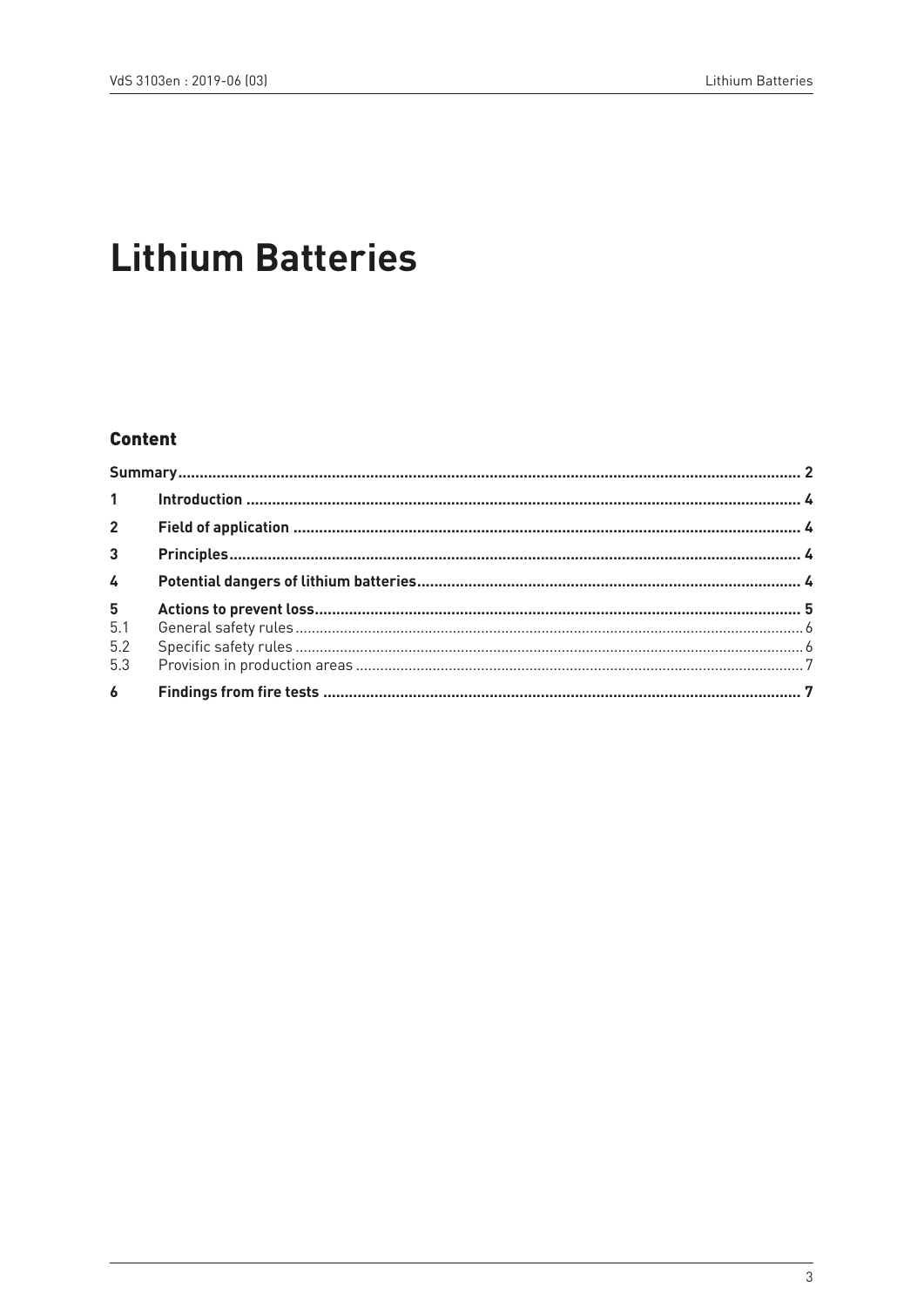## 1 Introduction

In every field of everyday life we use lithium batteries. Rechargeable lithium-ion storage batteries for mobiles, notebooks, power tools, power garden tools, electric lawnmowers, and e-bikes are quite normal in everyday life and, eventually, the progressing e-mobility in the automotive industry also benefits from this development.

The energy content compared to conventional battery technologies is much higher; this, however can increase the extent of damage in case of fire.

Specific hazards of the lithium battery technology are for instance the auto-ignition and severe fire events accompanied by very rapid fire spread. The risks involved here make especially high demands on fire protection.

Lithium batteries always are hazardous goods as defined in the shipping law. Transportation of them is subject to the applicable regulations for hazardous material.

For the time being, we have not got any regulations under public law regarding the storage and provision of lithium batteries.

It shall be clarified on an individual basis whether an existing extinguishing system is suitable to control a fire of the different battery types or whether the existing fire protection concepts are still suitable in this context.

Fire and extinguishing tests have proven that it is generally possible to use water to control both, a fire of batteries and a fire of equipment holding batteries.

A GDV project group of representatives of the insurance industry, the electrical goods industry, the automotive industry, the logistics and recycling services, as well as the extinguishing systems engineering has worked out and updated this leaflet on loss prevention.

# 2 Field of application

Storage and provision of lithium batteries in production and storage areas.

Note: The collection of used batteries and the recycling of batteries require separate consideration. These should be agreed with the property insurer on an individual basis:

# 3 Principles

Lithium batteries are chemical energy stores, which use an electrochemical reaction to supply the stored charge as electric energy. We basically distinguish between two types of batteries:

- $\blacksquare$  primary batteries (non-rechargeable batteries)
- $\blacksquare$  secondary batteries (rechargeable batteries, accumulators)

The term "lithium battery" is a collective term for the variety of battery systems, which use pure or bound lithium. The following electrochemical performance characteristics make the advantages of lithium batteries (e.g. lithium-ion storage batteries) compared to conventional chemical energy stores (e.g. nickel metal hydride storage batteries):

- $\blacksquare$  high efficiency
- $\blacksquare$  little self-discharge
- no memory effect for the most secondary batteries
- large temperature range
- $\blacksquare$  high cell voltage

# 4 Potential dangers of lithium batteries

Taking today's manufacturing standards into account, we can assume that lithium batteries can be considered to be relatively safe unless handled improperly.

However, if technical defects or improper handling cause an uncontrolled and accelerated release of the chemically stored energy, this energy is normally of the thermal type and can be the root cause of a fire.

Generally applies: Operation or storage of lithium batteries beyond their specifications can be dangerous. Here, the hazards are especially due to an improper handling. Examples thereof are:

- $\blacksquare$  mechanical damage (short circuits inside)
- $\blacksquare$  thermal load
- (short circuits inside, external heating)
- $\blacksquare$  overcharge (heavy increase in temperature caused by the exothermic reaction)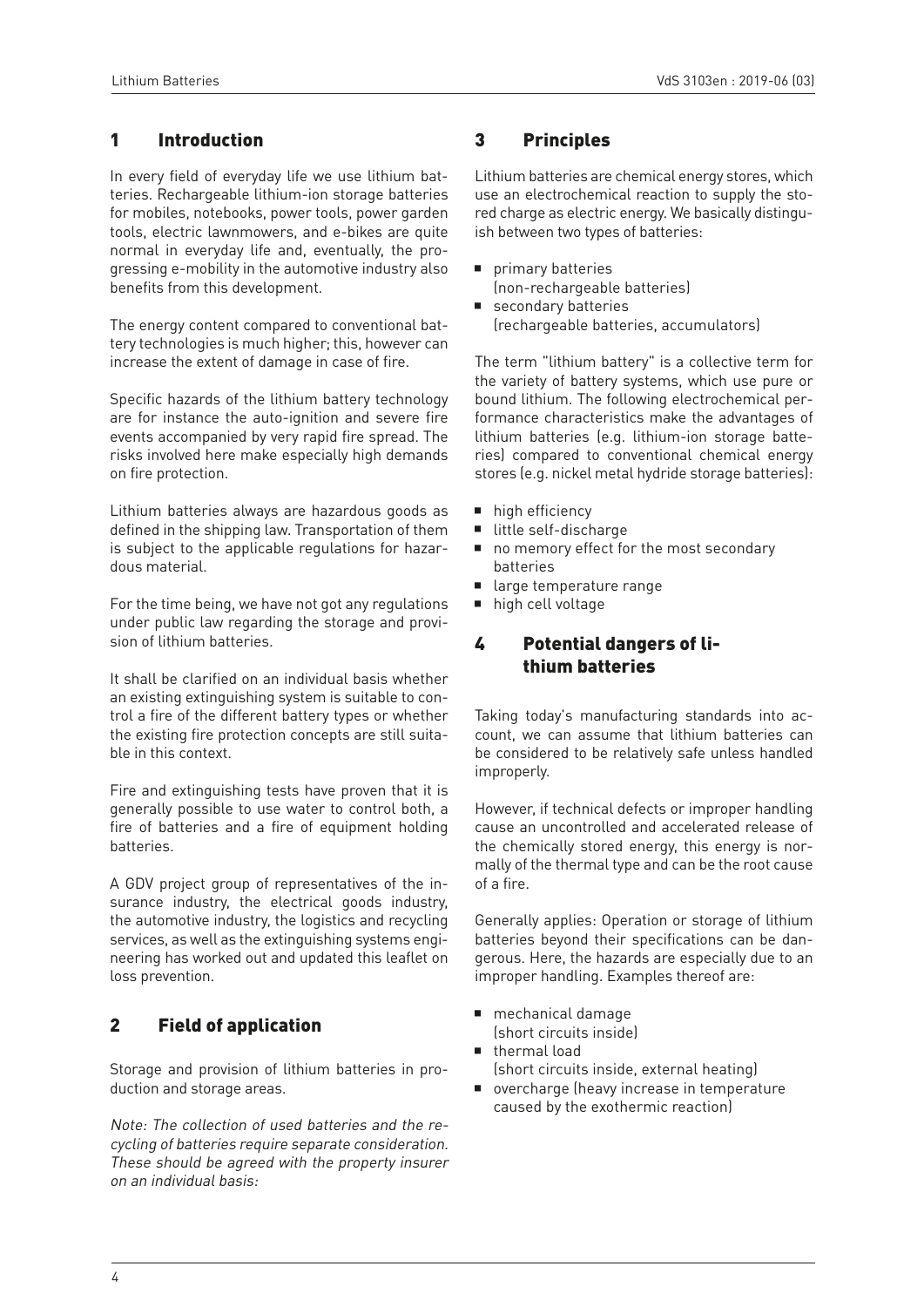In addition to improper handling, there are hazard sources inherent to the battery cells and systems:

- $\blacksquare$  potential high electric energy (increase in temperature due to electric arcs, short circuits, etc.)
- $\blacksquare$  potential release of toxic and/or combustible or explosive substances during a fire, which can evolve an explosive mixture
- $\blacksquare$  the materials and components used provide for a high fire load
- $\blacksquare$  when subject to heating / thermal runaway, the batteries and battery cells burst suddenly as the safety valve fails

The German Occupational Safety and Health Act (ArbSchG) lays down that a risk assessment shall assess and evaluate the hazards of batteries and technical equipment and devices containing batteries.

## 5 Actions to prevent loss

The information on loss prevention apply to both, new and used batteries.

The hazard potential of lithium batteries is not only due to the product design but also - to a considerable degree - to the capacity of the modules and the system itself. For the types known so far, a categorisation as follows is obvious:

| <b>Capacity</b> | Lithium-metal battery                                     | Lithium-ion battery              |
|-----------------|-----------------------------------------------------------|----------------------------------|
|                 | (UN 3090)                                                 | (UN 3480)                        |
| low             | ≼2 g Li per battery                                       | ≼100 Wh per battery              |
|                 | <b>KEE ESSEE</b><br>,,,,,,,,,,,,,,,,,,,,,,,,,,,,,,,,,,,,, | ,,,,,,,,,,,,,,,,,,,,,,,,,,,,,,,, |
| medium          | >2g Li per battery                                        | >100 Wh per battery              |
|                 | and ≤12 kg gross per battery                              | and ≤12 kg gross per battery     |
|                 |                                                           |                                  |
| high            | >2g Li per battery                                        | >100 Wh per battery              |
|                 | and >12 kg gross per battery                              | and/or >12 kg gross per battery  |
|                 |                                                           |                                  |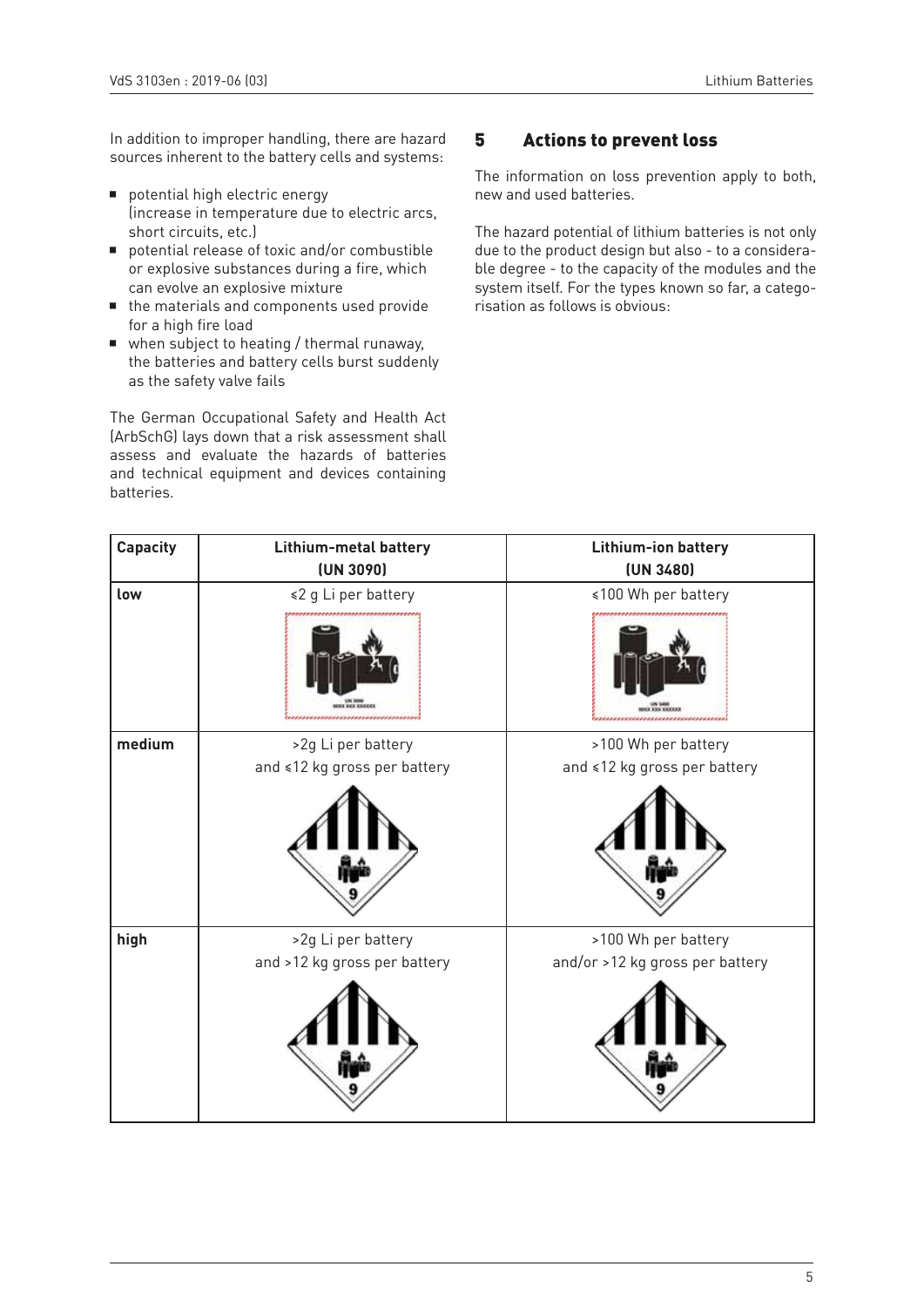## **Lithium batteries of low capacity**

These include all one-cell batteries and small batteries, mainly used in computers, multimedia, small electric appliances, and small tools, etc.

#### **Lithium batteries of medium capacity**

Batteries of this category are used e.g. for bicycles featuring an accessory electric drive (pedelec, ebike), e-scooters, Light Electric Vehicles (LEVs), larger garden tools, a variety of light vehicles and so on, but also as cells in batteries of high capacity.

#### **Lithium batteries of high capacity**

Batteries of this category are identified by a particular high capacity resulting from the combination and connection of cells of medium capacity to become a system.

Known fields of use are at the moment: e-mobility (automotive industry) and off-grid large-size equipment.

## **5.1 General safety rules**

The following safety rules shall be observed at any time:

- adherence to the specifications of the respective manufacturer and technical product data sheets
- $\blacksquare$  prevention of external short circuits (protection against short circuit of the battery terminals, e.g. by means of caps)
- $\blacksquare$  prevention of internal short circuits (protection against mechanical damage)
- $\blacksquare$  do not expose directly and permanently to high temperatures or heat sources (e.g. direct solar irradiation)
- in any area not protected by an automatic extinguishing system, a structural or spatial separation of min. 2.5 m from other combustible materials shall be provided for
- $\blacksquare$  immediately remove any damaged or defective lithium battery from the storage and production area and store this temporarily with safe distance or in an area separated with fire protection technology until its disposal

Only those cells and batteries shall be stored, for which evidence of the tests acc. to UN38.3 has been furnished (in exceptional cases it is allowed to store prototypes provided that a risk assessment exists).

Among other things the tests cover impact, external short circuit, overcharge, and discharge.

Charging of batteries is subject to the information delivered by the manufacturers and insurers.

## **5.2 Specific safety rules**

Depending on the battery category, the special safety rules below shall be observed:

#### **Lithium batteries of low capacity**

To batteries of this category apply the general safety rules (see 5.1); there are no specific safety rules to be observed. To larger storage quantities in one area (volume exceeding  $7 \text{ m}^3$  or more than six Euro-pallets) apply the information on lithium batteries of medium capacity.

#### **Lithium batteries of medium capacity**

Areas with batteries of medium capacity shall be separated from other areas spatially (min. 5 m) or structurally in a fire-resistant manner. Mixed storage together with other products capable to act as an accelerant should be avoided. The storage area shall be subject to monitoring by an appropriate fire detection and fire alarm system connected to a permanently manned location. If fire extinguishing systems exist, take the information as to suitable extinguishing agents given in the corresponding technical product data sheet into consideration. To larger storage quantities in one area (occupied area > 60 m² and/or storage height > 3 m) apply the information on lithium batteries of high capacity.

## **Lithium batteries of high capacity**

At the moment, we do not have any reliable information about adequate safeguards for batteries of high capacity. Therefore, the safeguards shall be agreed upon with the property insurer on an individual basis.

Possible measures are e.g.:

- $\blacksquare$  separation and limitation of quantity
- storage in areas separated in a fire-resistant manner or with safe distances (spatial separation of 5 m)
- $\blacksquare$  automatic extinguishing systems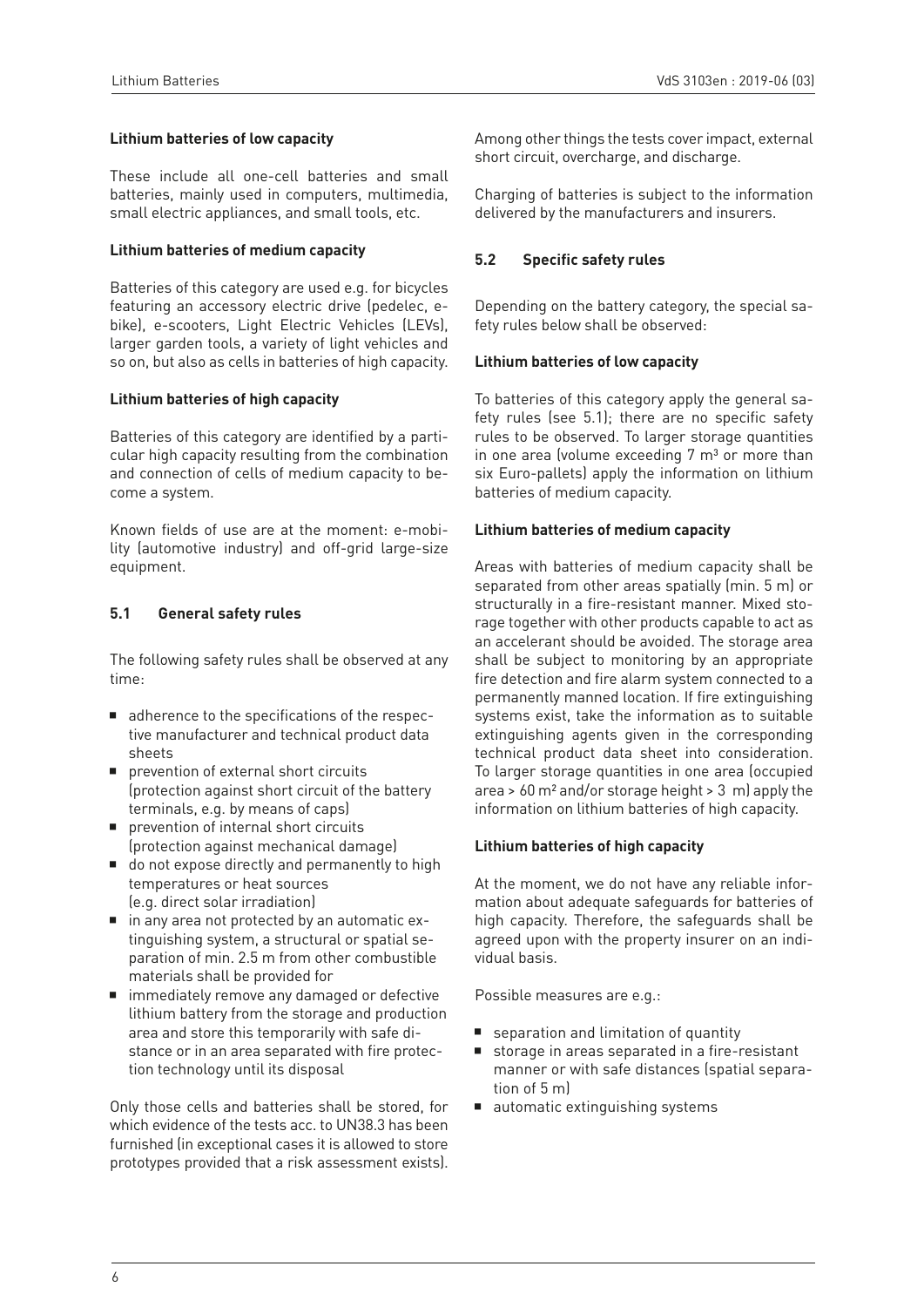#### **5.3 Provision in production areas**

If lithium batteries are required in the production area, the following requirements shall be met:

- $\blacksquare$  number to be limited to the required minimum (daily requirement)
- $\blacksquare$  appropriate fire extinguishing equipment (e.g. fire extinguishers, wall hydrants) to be provided for in short range

## 6 Findings from fire tests

Tests carried out by insurers, manufacturers, and fire services showed that rapid and targeted firefighting with water can contribute to control the effects of fires under participation of lithium batteries.

The different fire tests revealed that not only the batteries themselves but also their packaging and the equipment design are a fire load with significant influence on the fire development.

If efficient fighting of an initial fire succeeds in the first minutes, there is great chance to get control of the fire. Therefore, sprinkler and water spray systems designed adequately to fit the risk can be effective protection, which is often necessary.

At the moment, we have got reliable test results for special conditions, only; they confirm the effectiveness of sprinkler systems. No proof has been established whether one can do without an automatic extinguishing system in cases where a factory fire service is on the premises. Consequently, this requires separate consideration.

Generally, lithium batteries shall be treated as hazardous material. Effective protection always requires a comprehensive fire protection concept. Thus, in addition to automatic extinguishing systems the marginal conditions regarding structure and organisation shall be considered.

As their is a multitude of different battery types and there is rapid development in this field, it is impossible for the time being to make general statements regarding appropriate concepts.

These are the reasons why an effective protection concept always requires the analysis of the particular case and an agreement with the insurer.